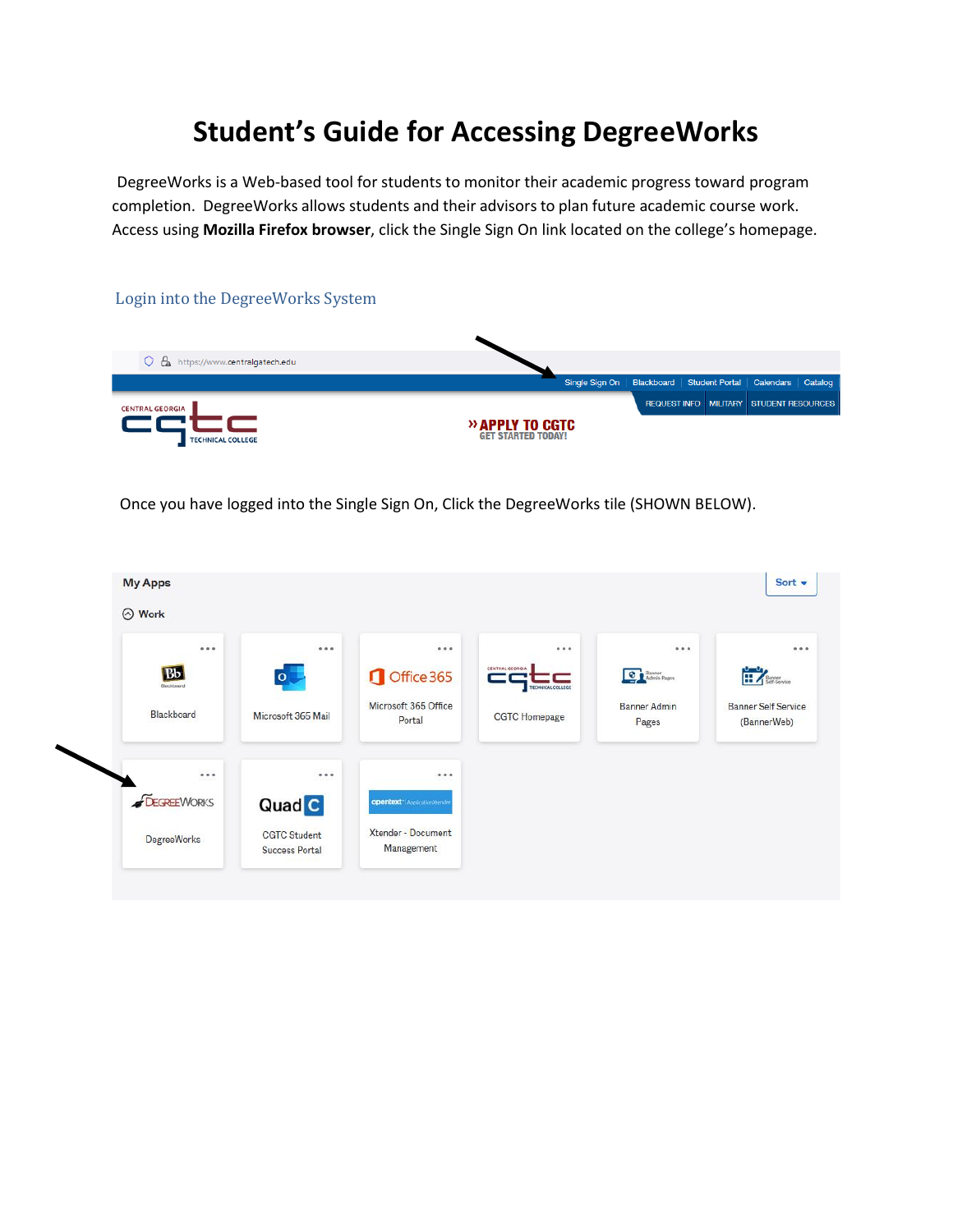Enter Student ID and press Enter.



# **DegreeWorks Student Report Navigation**

• The Student information will automatically display the student's current program of study.

#### **Degree Audit**

| <b>Student ID</b><br>Find<br>QĘI<br>910300000 | $\blacksquare$ | <b>Name</b>         | $\blacktriangleright$ $\blacktriangleright$ $\blacktriangleright$ $\sqtriangleright$<br>$\check{ }$ | <b>Degree</b><br>AAS | <b>Major</b><br>$\checkmark$ | ET33-Engineering Technc | <b>Last Audit</b><br>Today | <b>Last Refresh</b><br>Today at 5:53 am | $\bf O$ |
|-----------------------------------------------|----------------|---------------------|-----------------------------------------------------------------------------------------------------|----------------------|------------------------------|-------------------------|----------------------------|-----------------------------------------|---------|
| <b>Worksheet Bar</b>                          |                |                     |                                                                                                     |                      |                              |                         |                            |                                         |         |
| $\overline{\phantom{a}}$<br>Worksheets >      | Format:        | <b>Student View</b> | ▼                                                                                                   |                      | <b>View</b>                  | Save as PDF             | <b>Process New</b>         | <b>Class History</b>                    |         |

- **Format**: The student view is the default view of the audit.
- **Save as PDF**: Will allow you to either save or print the audit while retaining the formatting.
- **Process New**: This will run a new audit and apply the information that was recently refreshed to the student's declared program. **Always** click this button the first time you bring up the audit information to ensure everything is current.

#### **The Worksheet – Student View**

The student view is the typical display format which shows all of the requirements and applies the courses the student has taken in the most advantageous manner.

• **Legend**: Displays an interpretation of the most commonly used symbols in the audit.

| Legend                   |                                         |                     |
|--------------------------|-----------------------------------------|---------------------|
| <b>Z</b> Complete        | Complete except for classes in-progress | (T) Transfer Class  |
| $\Box$ Not Complete      | $\Xi$ Nearly complete - see advisor     | @ Any course number |
| * Prerequisites Required |                                         |                     |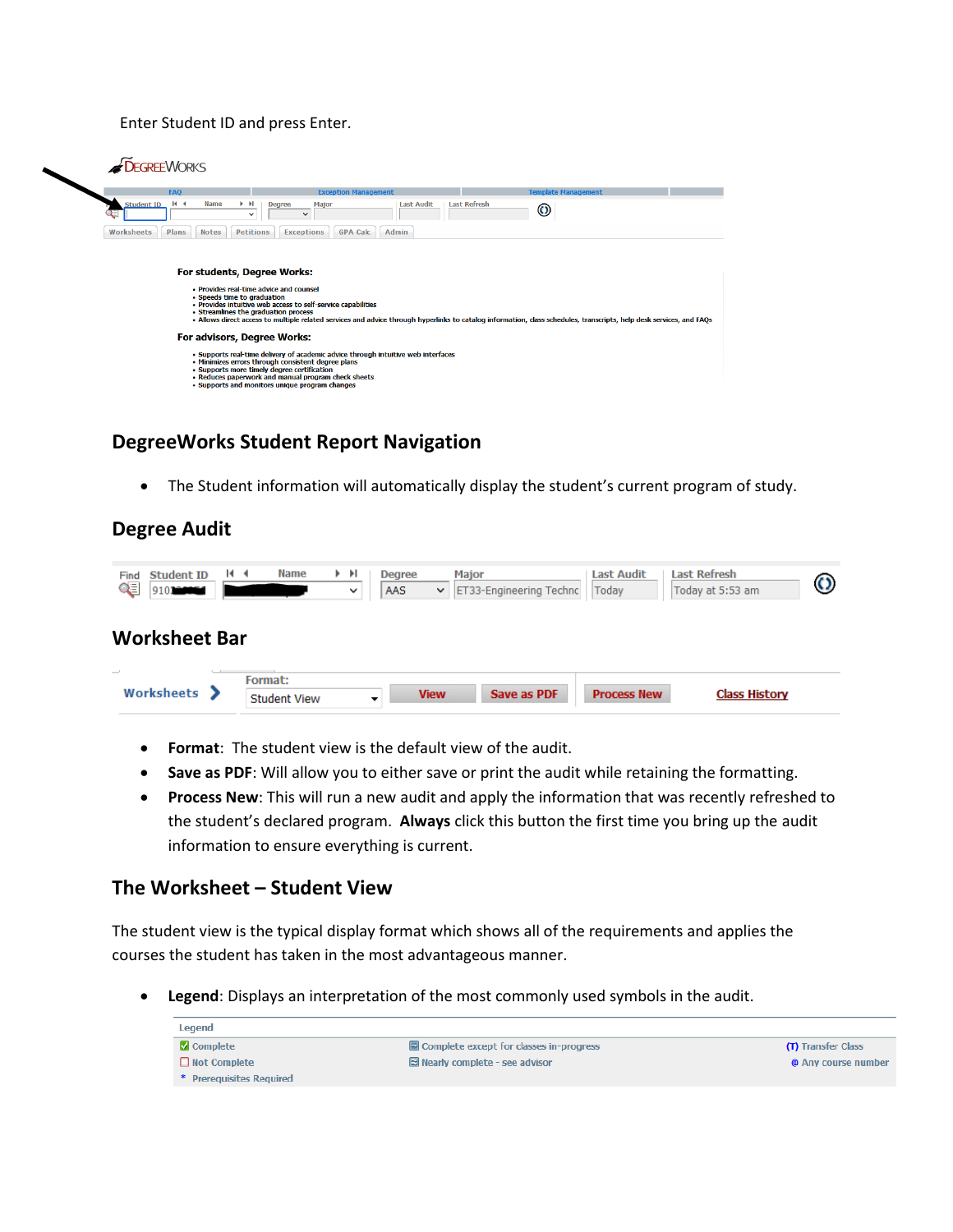• **Student View Section**: Presents the basic student information as well as the advisor assigned to the student in Banner. Student and advisor names are hyperlinked, emails can be sent directly from this page. The overall GPA is extracted from Banner.

| <b>Student View</b> AA194695 as of 05/13/2011 at 10:09 |                        |               |                                       |  |  |  |  |  |  |
|--------------------------------------------------------|------------------------|---------------|---------------------------------------|--|--|--|--|--|--|
| <b>Student</b>                                         |                        | <b>Degree</b> | Diploma                               |  |  |  |  |  |  |
| <b>ID</b>                                              | --------               | College       | <b>CGTC Credit Program</b>            |  |  |  |  |  |  |
| <b>Academic Standing</b>                               | Good Standing          | <b>Major</b>  | Internet Spec - Web Site Dev D (IS64) |  |  |  |  |  |  |
| <b>Advisor</b>                                         | Turner, Jackie         | <b>Minor</b>  |                                       |  |  |  |  |  |  |
| <b>Overall GPA</b>                                     | 3.88                   |               |                                       |  |  |  |  |  |  |
|                                                        |                        |               |                                       |  |  |  |  |  |  |
|                                                        | <b>Degree Progress</b> |               |                                       |  |  |  |  |  |  |
| <b>Requirements</b>                                    | 17%                    |               |                                       |  |  |  |  |  |  |

- **Degree Progress Bar**: The total presented by the bar is based on the number of completed and in-progress courses counted in the audit. Use this graph as a guide, but do not consider it the final word.
- **Requirement Section**: Presents all requirements for General Education and declared major. In the section header, the area and Academic Year are displayed. Completed requirements are noted with a green box and checkmark, in-progress with a blue box and a single tilde, and still needed by a red, empty box.

| <b>Diploma</b>                                                             |                 |                                                                                                             |                | <b>Academic Year:</b>    | <b>Fall 2011</b> |
|----------------------------------------------------------------------------|-----------------|-------------------------------------------------------------------------------------------------------------|----------------|--------------------------|------------------|
| A minimum of 25% of your curriculum must be completed at your home school. |                 |                                                                                                             |                |                          |                  |
| V You meet the minimum GPA requirement.                                    |                 |                                                                                                             |                |                          |                  |
| General Education Core                                                     |                 | Still Needed: See General Education Core Diploma section                                                    |                |                          |                  |
| Diploma Requirements                                                       |                 | Still Needed: See Diploma in Internet Specialist-Web Site Designner section                                 |                |                          |                  |
| <b>General Education Core Diploma</b>                                      |                 |                                                                                                             |                | Academic Year: Fall 2011 |                  |
| <b>GENERAL EDUCATION CORE</b>                                              |                 |                                                                                                             |                |                          |                  |
| Area I: Language Arts/Humanities/Fine Arts                                 |                 | Still Needed: 1 Class in FNGI 1010* or 1012*                                                                |                |                          |                  |
| Area II: Social/Behavioral Sciences                                        |                 | Still Needed: 1 Class in EMPL 1000 or PSYC 1010                                                             |                |                          |                  |
| Area III: Natural Sciences/Mathematics                                     | Still Needed:   | 1 Class in ALHS 1010 or 1011 or 1015 or 1126* or 1127* or MATH 1011* or 1012* or 1013* or<br>1015* or 1017* |                |                          |                  |
| Diploma in Internet Specialist-Web Site Designner                          |                 |                                                                                                             |                | <b>Academic Year:</b>    | Fall 2011        |
| □ Introduction to Computers                                                |                 | Still Needed: 1 Class in COMP 1000                                                                          |                |                          |                  |
| Computer Concepts                                                          |                 | Still Needed: 1 Class in CIST 1001                                                                          |                |                          |                  |
| Program Design & Development                                               |                 | Still Needed: 1 Class in CIST 1305                                                                          |                |                          |                  |
| Structured Query Language                                                  | <b>CIS 2161</b> | SQL STRUCTURED QUERY LANGUAGE                                                                               | A <sub>2</sub> |                          | 201002           |

• **Courses Not Applied to Program of Study**: Presents all courses successfully completed or in progress that were not used in the completion of the declared program of study.

| <b>Fallthrough Courses</b> |                                            | <b>Credits Applied: 21</b> | Classes Applied: 5 |        |
|----------------------------|--------------------------------------------|----------------------------|--------------------|--------|
| <b>ENG 112</b>             | <b>BUSINESS COMMUNICATIONS</b>             | <b>TRC</b>                 |                    | 200304 |
|                            | <b>Satisfied by: - MACON STATE COLLEGE</b> |                            |                    |        |
| <b>MAT 098</b>             | PRE-ALGEBRA                                | S <sub>3</sub>             |                    | 200304 |
| <b>MAT 103</b>             | ALGEBRAIC CONCEPTS                         | C <sub>2</sub>             |                    | 200401 |
| <b>MATH 0099</b>           | INTERMEDIATE ALGEBRA                       | <b>NA</b>                  |                    | 201212 |
| <b>READ 0098</b>           | READING III                                | <b>NA</b>                  |                    | 201212 |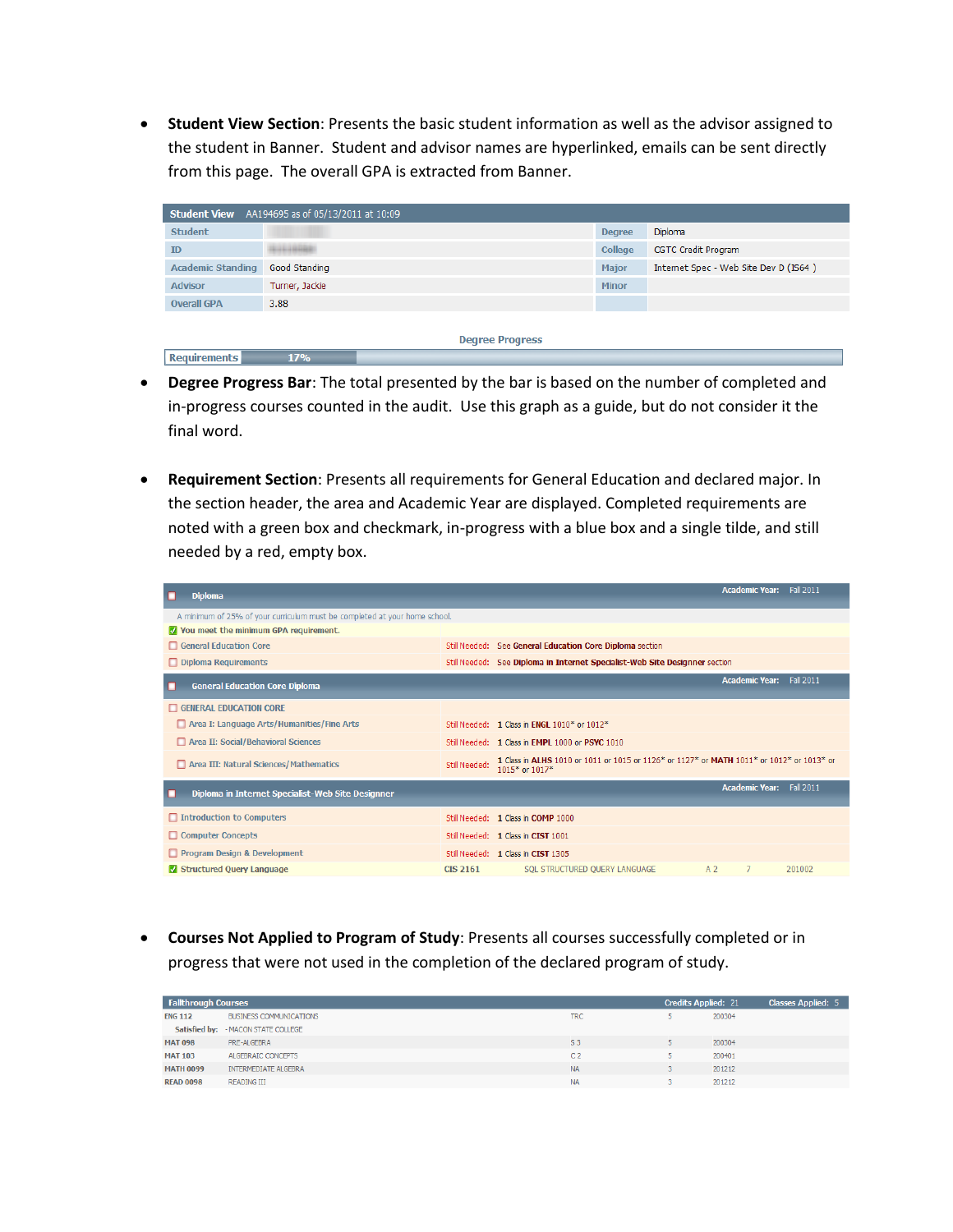• **Insufficient**: Courses in which a student does not earn the minimum required grade.

| <b>Insufficient</b> |                           |     |        | Credits Applied: 7 Classes Applied: 2 |
|---------------------|---------------------------|-----|--------|---------------------------------------|
| <b>ACC 152</b>      | PAYROLL ACCOUNTING        | F0. | 200401 |                                       |
| <b>EMP 100</b>      | <b>INTER REL/PROF DEV</b> |     | 200401 |                                       |

• **In-progress**: The courses the student is currently enrolled in are listed here. The courses also

| In-progress      |                          |           | <b>Credits Applied: 14</b> | <b>Classes Applied: 4</b> |
|------------------|--------------------------|-----------|----------------------------|---------------------------|
| <b>ACC 1152</b>  | PAYROLL ACCOUNTING       | <b>NA</b> | 201104                     |                           |
| <b>ACCT 1120</b> | SPREADSHEET APPLICATIONS | <b>NA</b> | 201212                     |                           |
| <b>MATH 0099</b> | INTERMEDIATE ALGEBRA     | <b>NA</b> | 201212                     |                           |
| <b>READ 0098</b> | <b>READING III</b>       | <b>NA</b> | 201212                     |                           |

display in the audit.

• **Disclaimer**: This language will show at the bottom of most screens and is intended to counsel users of the limits of the information presented here and the sources that can provide official confirmation.

| <b>Disclaimer</b>                                                                                                                                                                      |
|----------------------------------------------------------------------------------------------------------------------------------------------------------------------------------------|
| You are encouraged to use this degree audit report as a guide when planning your progress toward completion of the above requirements. Your academic advisor or the                    |
| Registrar's Office may be contacted for assistance in interpreting this report. This audit is not your academic transcript and it is not official notification of completion of degree |
| or certificate requirements. Please contact the Registrar's Office regarding this degree audit report, your official degree/certificate completion status, or to obtain a copy of      |
| your academic transcript.                                                                                                                                                              |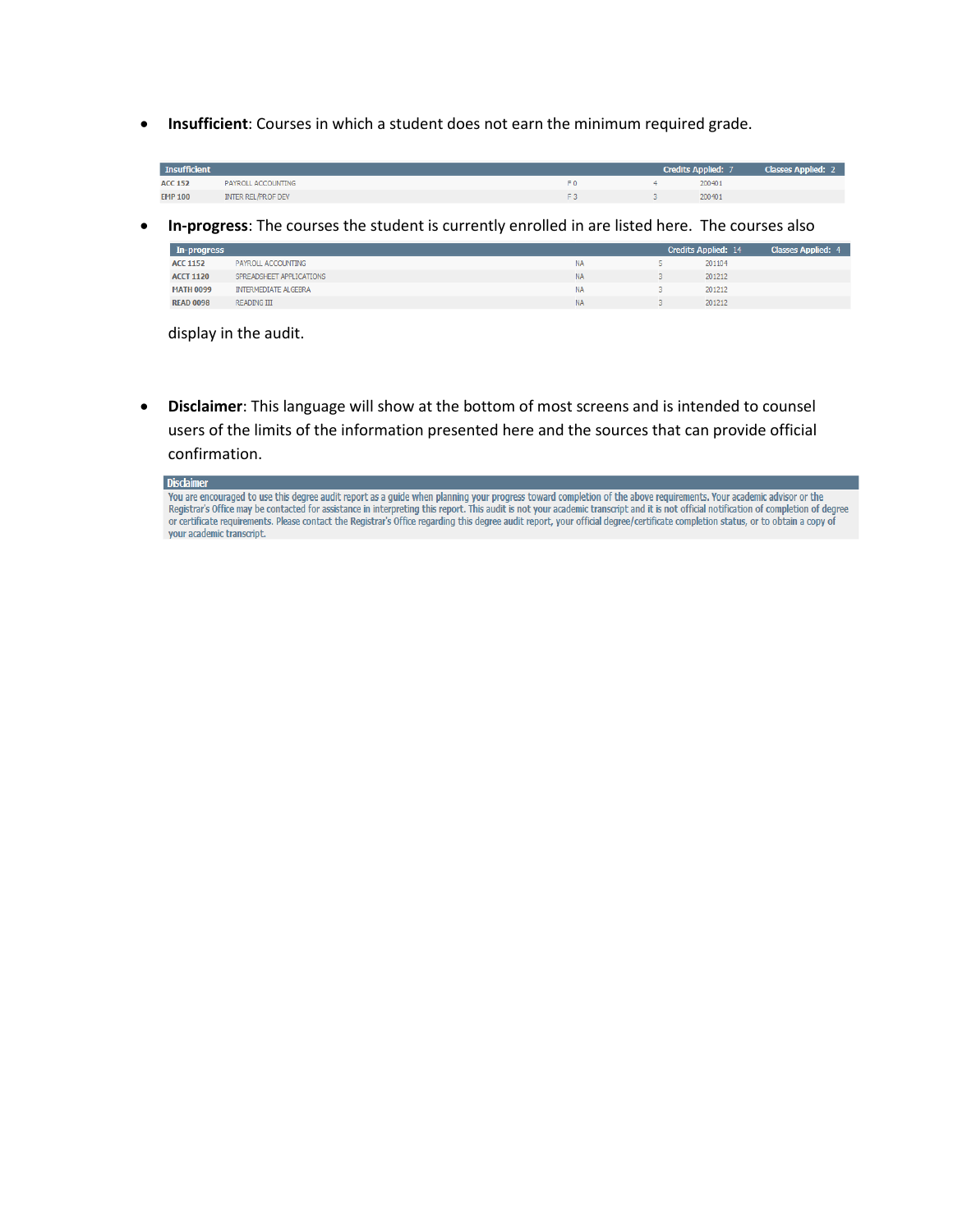### **What-If Scenarios**

If the student is considering other degrees, diplomas, or technical certificates the What-If function will display the courses the student has taken and where they apply into a new program of study. Because the system starts with a blank slate, you must select degree, diploma, or technical certificates. Current program declaration does not feed over from the audit worksheet.

| Find Student ID     | 14.4<br><b>Name</b>                                                  | $\blacktriangleright$<br>Þ.                 | <b>Degree</b>     | <b>Major</b>                                          |                          | <b>Last Audit</b>           | <b>Last Refresh</b> |  |  |  |  |
|---------------------|----------------------------------------------------------------------|---------------------------------------------|-------------------|-------------------------------------------------------|--------------------------|-----------------------------|---------------------|--|--|--|--|
|                     |                                                                      | ▼                                           | AAS               | <b>Accounting Deg</b><br>$\blacktriangledown$         |                          | 05/13/2011                  | Today at 6:33 am    |  |  |  |  |
| Worksheets          | <b>Notes</b>                                                         |                                             |                   |                                                       |                          |                             |                     |  |  |  |  |
| Worksheets          | Format:<br><b>Student View</b>                                       | ۰                                           |                   | <b>Process What-If</b>                                | Save as PDF              |                             |                     |  |  |  |  |
| ⋗<br><b>What If</b> | What-If                                                              |                                             |                   |                                                       |                          |                             |                     |  |  |  |  |
|                     | Pick a Academic Year<br><b>Academic Year</b><br>$\blacktriangledown$ |                                             |                   |                                                       |                          |                             |                     |  |  |  |  |
| <b>Look Ahead</b>   |                                                                      | <b>Choose Your Different Areas of Study</b> |                   |                                                       |                          |                             |                     |  |  |  |  |
|                     |                                                                      |                                             |                   | Select an item to add it to your Chosen Area of Study |                          | Chosen Areas of study       |                     |  |  |  |  |
|                     |                                                                      | Major   Pick a Major                        |                   |                                                       | $\overline{\phantom{a}}$ |                             |                     |  |  |  |  |
|                     |                                                                      |                                             |                   |                                                       |                          |                             |                     |  |  |  |  |
|                     |                                                                      |                                             |                   |                                                       |                          |                             |                     |  |  |  |  |
|                     |                                                                      |                                             |                   |                                                       |                          |                             |                     |  |  |  |  |
|                     |                                                                      |                                             |                   |                                                       |                          | <b>Remove</b>               |                     |  |  |  |  |
|                     | <b>Choose Your Future Classes</b>                                    |                                             |                   |                                                       |                          |                             |                     |  |  |  |  |
|                     | Enter a course and click Add Course                                  |                                             |                   |                                                       |                          | Courses you are considering |                     |  |  |  |  |
|                     | Subject                                                              |                                             |                   | Find<br>Ç                                             |                          |                             |                     |  |  |  |  |
|                     | <b>Number</b>                                                        |                                             |                   |                                                       |                          |                             |                     |  |  |  |  |
|                     |                                                                      |                                             | <b>Add Course</b> |                                                       |                          |                             |                     |  |  |  |  |
|                     |                                                                      |                                             |                   |                                                       |                          | <b>Remove Course</b>        |                     |  |  |  |  |

- Click What-IF
- Select the Academic Year
- Select the Major
- Click the Process What-If button